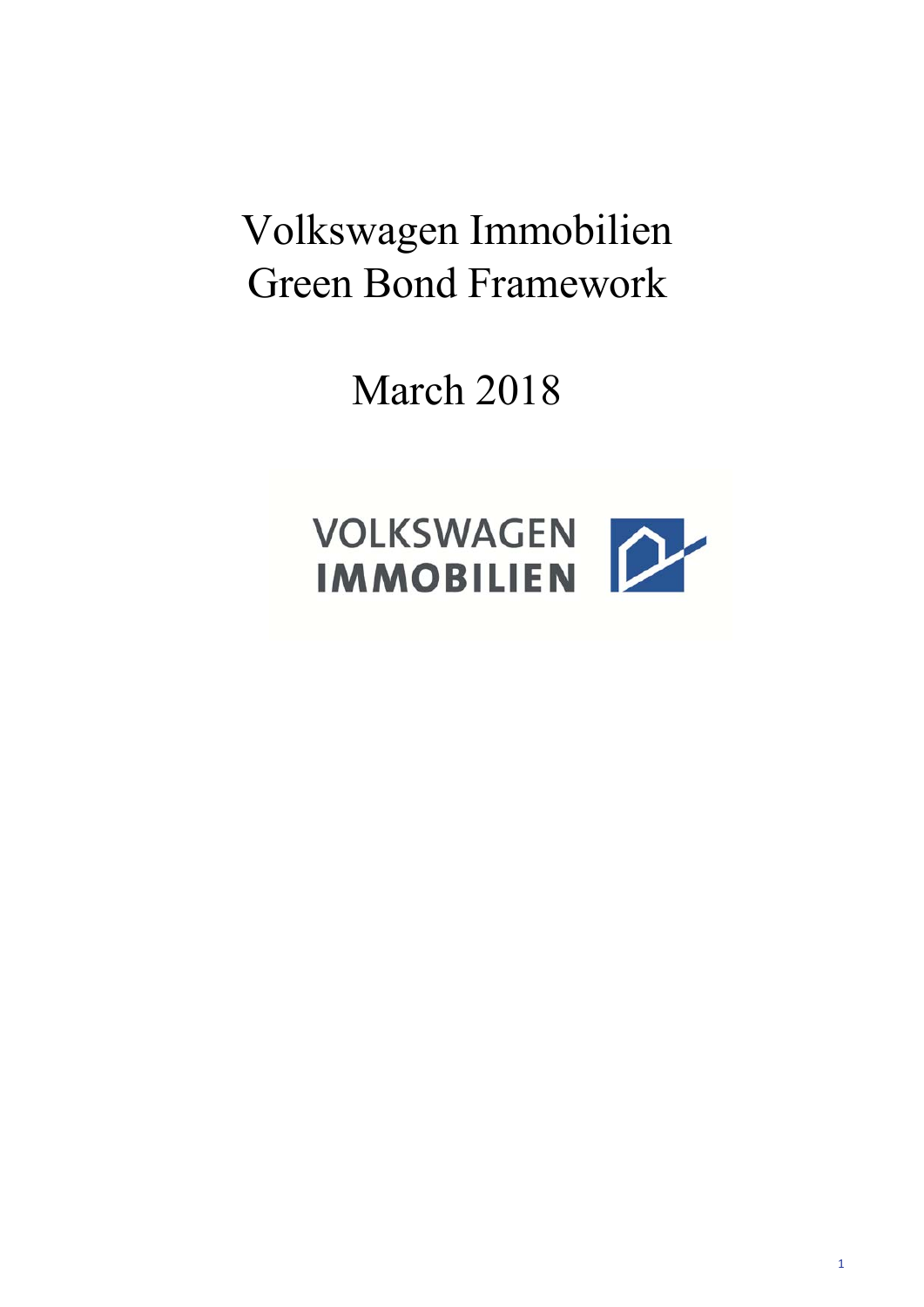## Contents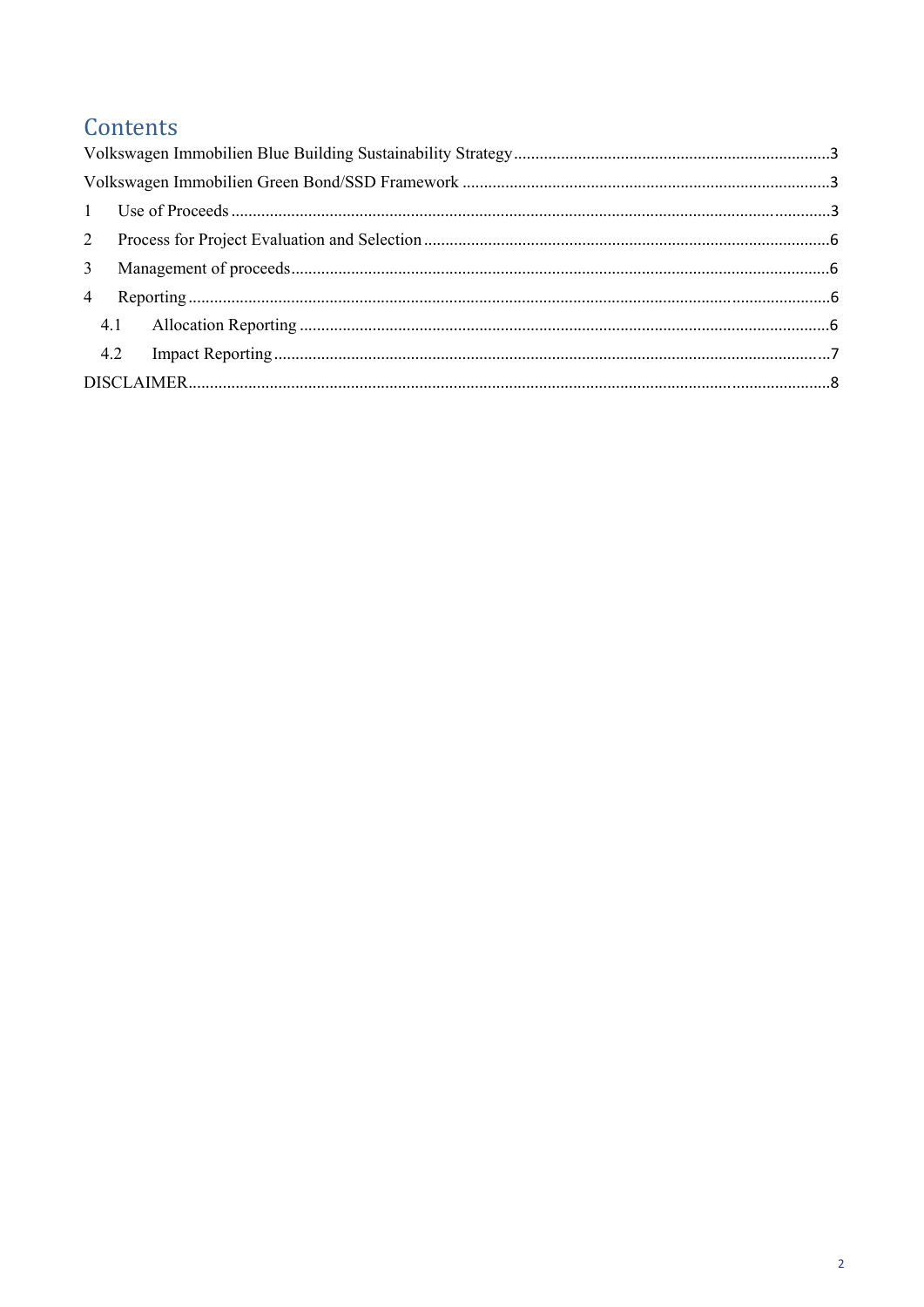## Volkswagen Immobilien Green bond/SSD Framework

## *Volkswagen Immobilien Blue Building Sustainability Strategy*

Volkswagen Immobilien GmbH provides real estate services to customers in Germany: it offers project implementation, lease management, facility development, feasibility analysis, land acquisition, and other related services. Volkswagen Immobilien's portfolio includes residential and commercial property space at 62.5% and 37.5% respectively. Volkswagen Immobilien's values revolve around innovation, commitment and fairness.

The company stands for a sustainable property industry and follows a **Blue Building sustainability strategy**: economical and user-focused. Such a sustainability strategy makes the implementation of sustainable planning, dependable budgeting and energy-efficient solutions easy and direct. Blue Building notably integrates the demands of proven certification systems such as DGNB, LEED and BREEAM, whilst the Volkswagen Immobilien concept focusses on criteria that are relevant for both residential properties and commercial automotive facilities. In contrast to established systems, Blue Building defines particularly high minimum standards, which must be put into practice. The aim is to achieve a similarly high level of quality in every Blue Building.

## *Volkswagen Immobilien Green Bond/SSD Framework*

In alignment with Volkswagen Immobilien's strategy and sustainability vision, the company is considering to use green funding instruments to finance or refinance projects that are focused on environmental topics across its global business divisions and operations.

Volkswagen Immobilien 's Green Bond Framework follows the ICMA Green Bond Principles (GBP) and Social Bond Principles (SBP) which have four requirements:

- 1. Use of Proceeds
- 2. Process for Project Evaluation and Selection
- 3. Management of Proceeds
- 4. Reporting

This framework is applicable to all green funding instruments that may include but are not limited to green Schuldschein Darlehen (SSD), green Namenschuldverschreibung (NSV), green loans and green bonds

## *1 Use of Proceeds*

The issuer of the applicable Green Bonds (the "Issuer") intends to allocate an amount equal to the incremental net proceeds of any Green Bonds to a portfolio of eligible green projects (the "Eligible Green Projects") in the following categories, in accordance with the methodology defined by an external specialized consultant in green buildings, Drees & Sommer Advanced Building Technologies GmbH:

- ─ **Green residential buildings** which meet the following regional, national and internationally recognized regulations, standards or certifications:
	- a) New or existing residential buildings belonging to top 15% low carbon buildings in Germany
		- (i) EnEV 2009 regulation and later.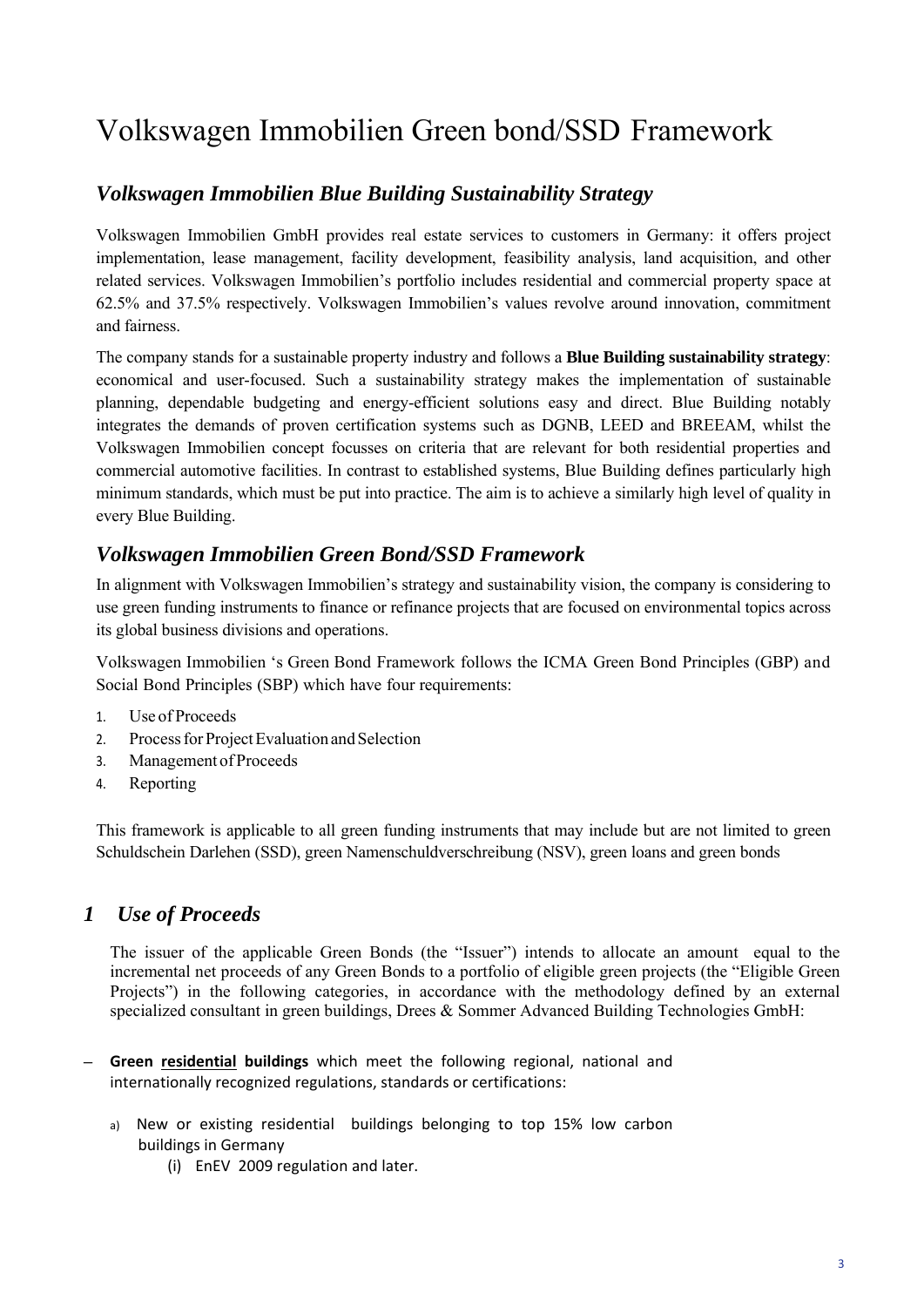- (ii) Existing or refurbished residential buildings that meet energy efficiency classes "Energieeffizienzklasse" A+, A, B
- (iii) Renovated buildings that exceed the new building's energy target by a maximum of 40%
- b) New, existing or refurbished green residential building which received at least following classifications:
	- (i) Volkswagen Immobilien Blue Building and Blue Building Plus Standard $1$
	- (ii) DGNB "Silver", NWO09 and later
- ─ **Green commercial office buildings** which meet regional, national or internationally recognized regulations, standards or certifications in either:
	- a) New or existing office buildings belonging to top 15% low carbon buildings in Germany
		- (i) German office buildings with an Energy Performance Certificate under  $EnEV<sup>2</sup>$  2007 regulation and later<sup>3</sup> or
		- (ii) German office buildings from 1995 with a maximum site energy consumption of 120 kWh/m²/a (assumption based on research from German Energy Agency Dena). The German Energy Passport for commercial buildings [Energieausweis Nichtwohngebäude) is an example of an instrument that VOLKSWAGEN IMMOBILIEN will use to verify compliance.
		- (iii) Renovated buildings that exceed a new building's energy target by a maximum of 40%
	- b) New, existing or refurbished green office buildings which received at least following classifications:
		- (i) Blue Building and Blue Building Plus,
		- (ii) LEED "Gold " NC or CS v3 and later,
		- (iii) DGNB "Silver", NBV09 and later
		- (iv) BREEAM "Very Good",
		- (v) ENERGY STAR "85"

(vi) or equivalent or higher level of certification; The certified buildings must also have a good energy performance.

<sup>&</sup>lt;sup>1</sup> Blue Building is an internal certification by Volkswagen Immobilien. Blue Building sets the requirements for thermal comfort, visual comfort, acoustic comfort, opportunity for individual tenants to control local environment, availability and design of outdoor space, and a link to nearby community facilities. Blue Building is an internal certification by Volkswagen Immobilien. Blue Building sets the requirements for thermal comfort, visual comfort, acoustic comfort, opportunity for individual tenants to control local environment, availability and design of outdoor space, and a link to nearby community facilities. The Technical University Braunschweig provided an opinion on the criteria, stating that the criteria meet the requirements of sustainable building practices. The university also advised to define CO2 emission reductions compared in relation to a reference building. Currently Blue Building certified buildings are at least 30% more efficient than the applicable EnEV law requires. Blue Building Plus is the advanced standard with additional sustainable elements.<br><sup>2</sup> EnEV – Energieeinsparverordnung (Ordinance on the Implementation of the Energy Saving Act EnEG). The buildings

are calculated using a standardized calculation method in accordance with DIN V 18599.<br><sup>3</sup> This is a very conservative approach since also German office buildings from 1995 are potentially part of the top 15%

of the local market.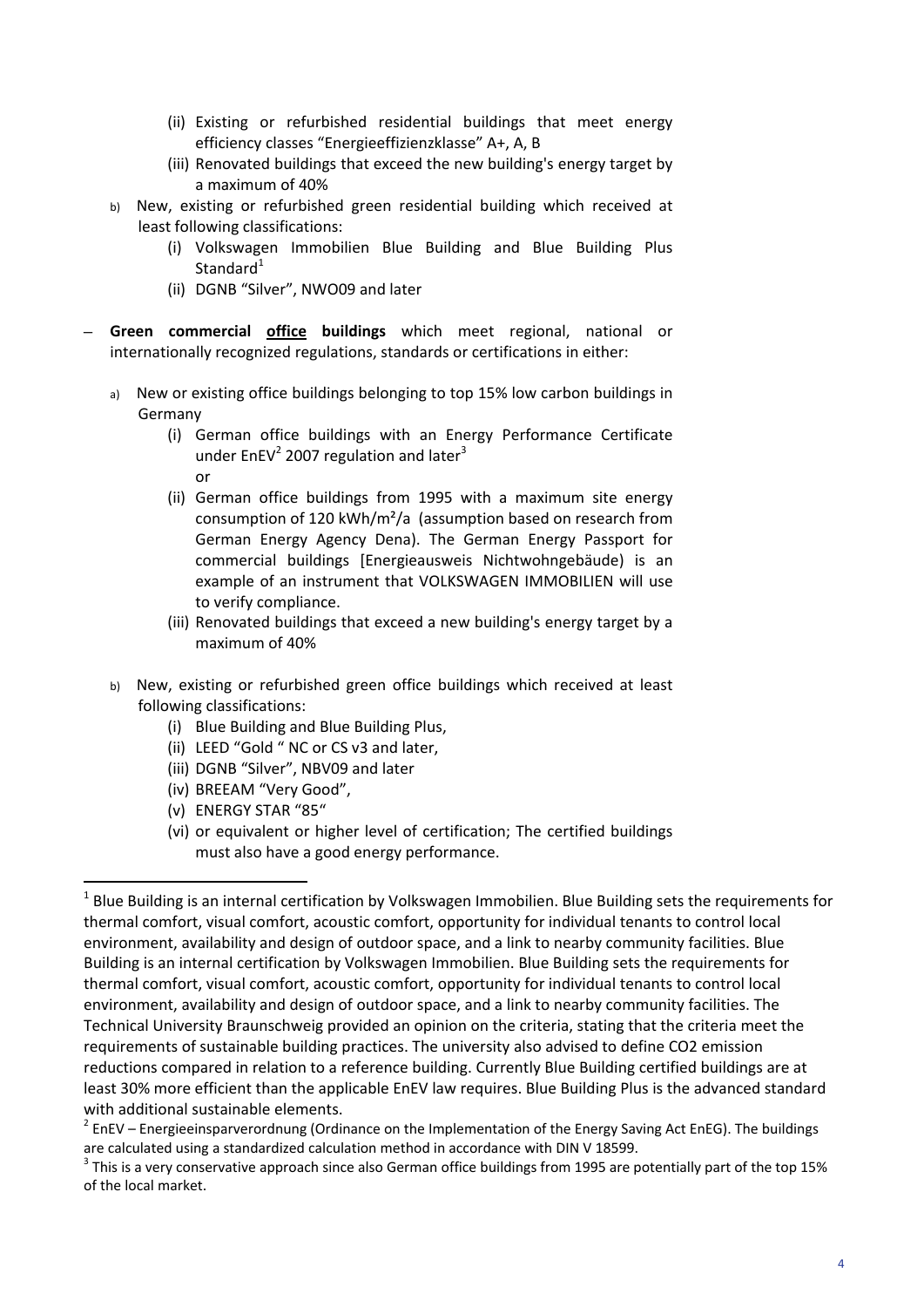- Green commercial production and logistics buildings which meet regional,  $\equiv$ national or internationally recognized regulations, standards or certifications in either:
	- a) New or existing logistics/ production buildings belonging to top 15% low carbon buildings in Germany or Slovakia
		- (i) EnEV 2009 regulation and later.
		- (ii) Renovated buildings that exceed a new building's energy target by a maximum of 40%
	- b) New, existing or refurbished green logistics/ production buildings which received at least following classifications :
		- (i) Blue Building and Blue Building Plus
		- (ii) LEED "Gold " NC or CS v3 and later,
		- (iii) DGNB "Silver" NIN09 and later,
		- (iv) BREEAM "Very Good",
		- (v) ENERGY STAR "85"
		- (vi) or equivalent or higher level of certification; The certified buildings must also have a good energy performance.

#### **Clean transportation**  $\overline{a}$

Infrastructure for electric, hybrid and other clean energy vehicles and for other forms of transportation such as public, rail, non-motorized, multi-modal transportation, etc.

#### **Summary**

The following table summarizes all eligibility criteria for green buildings.

|                                                      | <b>Energy Efficiency Class</b> | <b>EnEV</b>      | <b>EnEV</b>      | <b>Other Label</b>                                                                                                                                              |
|------------------------------------------------------|--------------------------------|------------------|------------------|-----------------------------------------------------------------------------------------------------------------------------------------------------------------|
| New/Existing<br><b>Buildings</b>                     |                                |                  |                  |                                                                                                                                                                 |
| Renovated/<br><b>Refurbished</b><br><b>Buildings</b> |                                |                  |                  |                                                                                                                                                                 |
|                                                      |                                |                  |                  |                                                                                                                                                                 |
| <b>Residential DE</b>                                | $A+$ , A, B                    | <b>EnEV 2009</b> | EnEV 2009 + 40 % | Blue Building, Blue<br><b>Building Plus</b><br>DGNB "Silver" NWO09                                                                                              |
| <b>Office DE</b>                                     | $<$ 120 kWh/m <sup>2</sup> a   | <b>EnEV 2007</b> | EnEV 2009 + 40 % | Blue Building, Blue<br><b>Building Plus</b><br>LEED "Gold " NC or CS<br>v <sub>3</sub><br>DGNB "Silver", NBV09<br>BREEAM "Very Good"<br><b>ENERGY STAR "85"</b> |
| Logistics DE/SVK                                     |                                | <b>EnEV 2009</b> | EnEV 2009 + 40 % | Blue Building, Blue<br><b>Building Plus</b><br>LEED "Gold " NC or CS                                                                                            |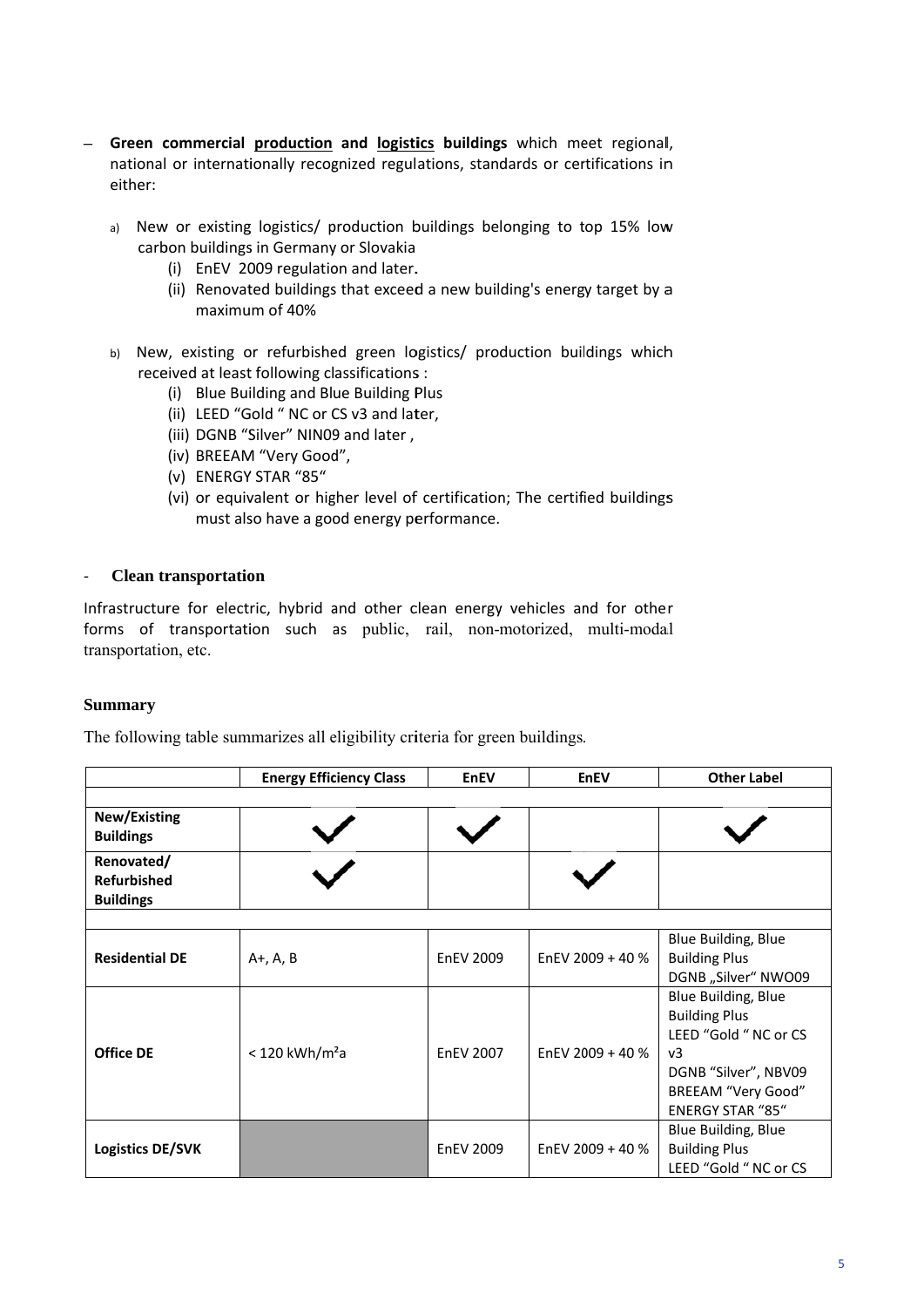|  |  | V3                                        |
|--|--|-------------------------------------------|
|  |  | DGNB "Silver" NIN09<br>BREEAM "Very Good" |

### *2 Process for Project Evaluation and Selection*

Projects financed and/or refinanced through the Green Bond proceeds are evaluated and selected based on compliance with the eligibility criteria set forth in the Use of Proceeds by the Issuer's Green Bond Committee. The Green Bond Committee will oversee the entire Green Bond process, including the evaluation and selection of eligible projects originated across relevant business lines .

## *3 Management of proceeds*

Volkswagen Immobilien intends to allocate the proceeds from the Green Bonds to an Eligible Green Project Portfolio, selected in accordance with the use of proceeds criteria and evaluation and selection process presented above.

VWI will strive, over time, to achieve a level of allocation for the Eligible Green Project Portfolio which, after adjustments for intervening circumstances including, but not limited to, sales and repayments, matches the balance of net proceeds from its outstanding Green Bonds. Additional Eligible Green Projects will be added to the Issuer's Eligible Green Project Portfolio to the extent required to ensure that the net proceeds from outstanding Green Bonds will be allocated to Eligible Green Projects.

Whilst any Green Bond net proceeds remain unallocated, VWI will hold the balance of net proceeds not yet allocated to eligible projects in its liquidity portfolio of money market instruments at its own discretion.

## *4 Reporting*

The Issuer will make and keep readily available reporting on the allocation of net proceeds to the Eligible Green Project Portfolio after a year from the issuance of the applicable Green Bonds, to be renewed annually until full allocation of the Green Bond net proceeds.

The Issuer intends to report the allocation of the Use of Proceeds to the Eligible Green Project Portfolio at least at the category level and on an aggregated basis for all of the Issuer's Green Bonds and other potential green funding outstanding.

Volkswagen Immobilien will align, on a best effort basis, the reporting with the portfolio approach described in "Green Bonds- working towards a Harmonized Framework for Impact Reporting (December 2015)<sup>4</sup>".

#### *4.1 Allocation Reporting*

The allocation report will provide, on a portfolio basis:

<sup>&</sup>lt;sup>4</sup> https://www.icmagroup.org/assets/documents/Regulatory/Green-Bonds/20151202-0530-FINALRevised-Proposal2.pdf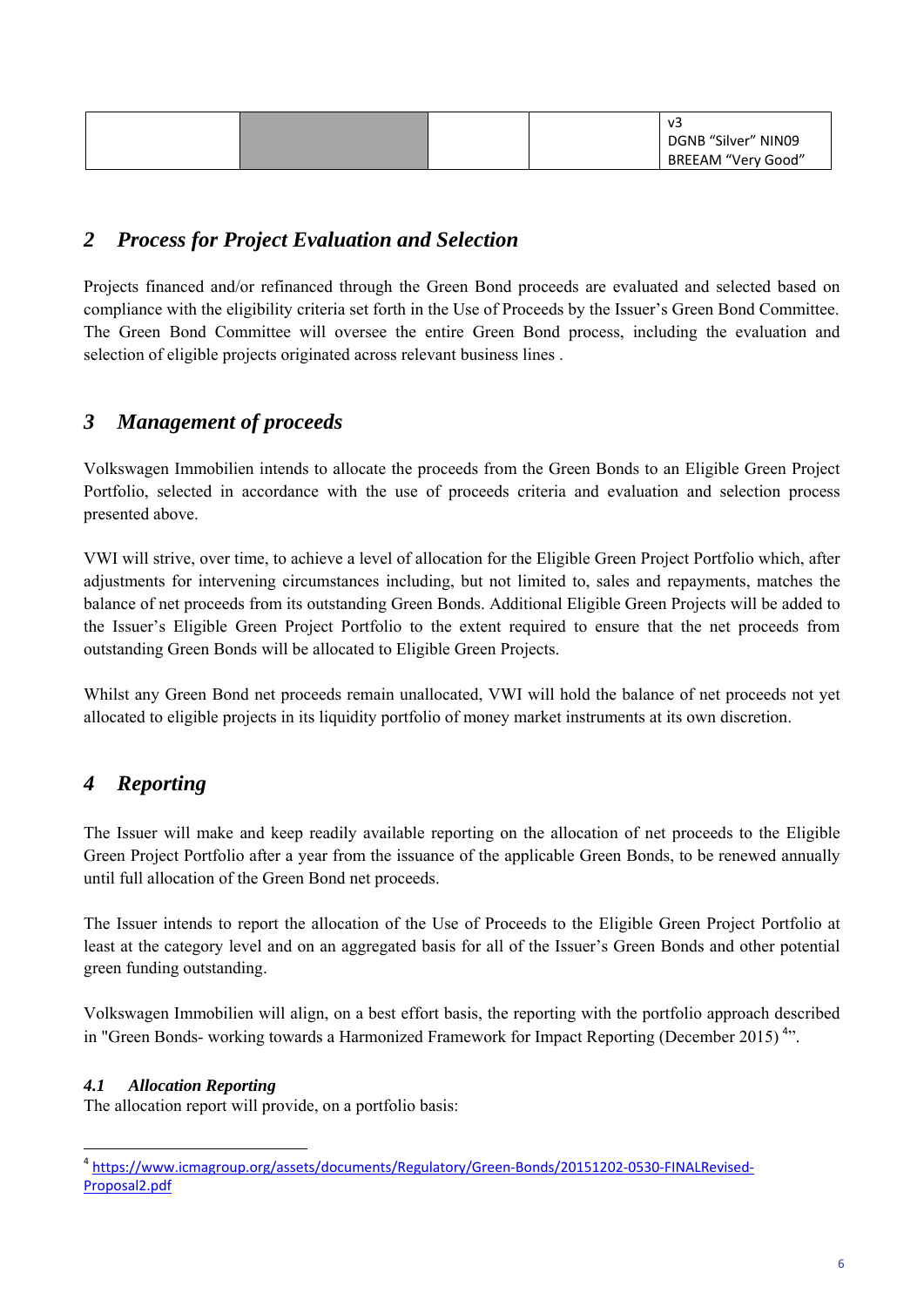- The total amount of investments and expenditures in the Eligible Green Project Portfolio
- The total amount of green funding outstanding
- The proportion of new and existing projects (financing and refinancing)
- The balance of unallocated proceeds.

#### *4.2 Impact Reporting*

Where feasible, Volkswagen Immobilien may report on the environmental and social impacts of the Eligible Green Project Portfolio funded with the Green Bond proceeds, or refer to existing sustainability and CSR reporting. Key impact reporting indicators for Volkswagen Immobilien's use of proceeds may include:

- estimated ex-ante annual energy consumption in KWh/m2 or energy savings in MWh
- estimated annual GHG emissions reduced/avoided in tons of CO2 equivalent